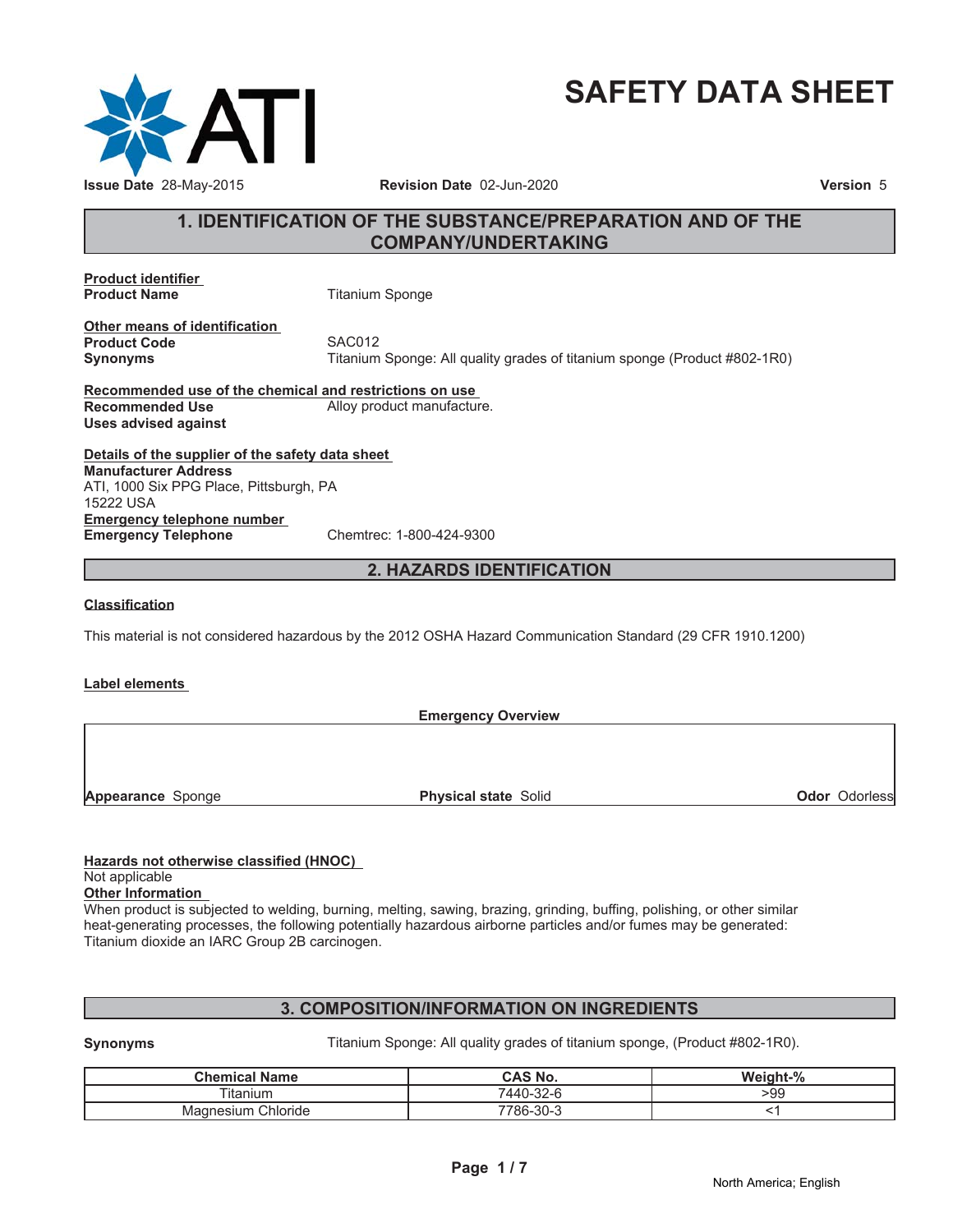# **4. FIRST AID MEASURES**

.

\_\_\_\_\_\_\_\_\_\_\_\_\_\_\_\_\_\_\_\_\_\_\_\_\_\_\_\_\_\_\_\_\_\_\_\_\_\_\_\_\_\_\_\_\_\_\_\_\_\_\_\_\_\_\_\_\_\_\_\_\_\_\_\_\_\_\_\_\_\_\_\_\_\_\_\_\_\_\_\_\_\_\_\_\_\_\_\_\_\_\_\_\_

#### **First aid measures**

| Eye contact                                                                | In the case of particles coming in contact with eyes during processing, treat as with any<br>foreign object.                                           |  |
|----------------------------------------------------------------------------|--------------------------------------------------------------------------------------------------------------------------------------------------------|--|
| <b>Skin Contact</b>                                                        | None under normal use conditions.                                                                                                                      |  |
| <b>Inhalation</b>                                                          | If excessive amounts of smoke, fume, or particulate are inhaled during processing, remove<br>to fresh air and consult a qualified health professional. |  |
| Ingestion                                                                  | IF SWALLOWED: Call a POISON CENTER or doctor/physician if you feel unwell.                                                                             |  |
| Most important symptoms and effects, both acute and delayed                |                                                                                                                                                        |  |
| <b>Symptoms</b>                                                            | None anticipated.                                                                                                                                      |  |
| Indication of any immediate medical attention and special treatment needed |                                                                                                                                                        |  |
| Note to physicians                                                         | Treat symptomatically.                                                                                                                                 |  |
| <b>5. FIRE-FIGHTING MEASURES</b>                                           |                                                                                                                                                        |  |

#### **Suitable extinguishing media**

Product not flammable in the form as distributed, flammable as finely divided particles or pieces resulting from processing of this product. Isolate large fires and allow to burn out. Smother small fires with salt (NaCl) or class D dry powder fire extinguisher.

**Unsuitable extinguishing media** Do not spray water on burning metal as an explosion may occur. This explosive characteristic is caused by the hydrogen and steam generated by the reaction of water with the burning material.

#### **Specific hazards arising from the chemical**

Intense heat. WARNING: Fine particles of this product may form combustible dust-air mixtures. Keep particles away from all ignition sources including heat, sparks, and flame. Prevent dust accumulations to minimize combustible dust hazard.

**Hazardous combustion products**Titanium dioxide an IARC Group 2B carcinogen.

**Explosion data Sensitivity to Mechanical Impact** None. **Sensitivity to Static Discharge** None.

#### **Protective equipment and precautions for firefighters**

Firefighters should wear self-contained breathing apparatus and full firefighting turnout gear.

# **6. ACCIDENTAL RELEASE MEASURES**

#### **Personal precautions, protective equipment and emergency procedures**

**Personal precautions** Use personal protective equipment as required.

**For emergency responders** Use personal protective equipment as required.

**Environmental precautions**

**Environmental precautions** Collect spillage to prevent release to the environment.

#### **Methods and material for containment and cleaning up**

**Methods for containment** Prevent further leakage or spillage if safe to do so.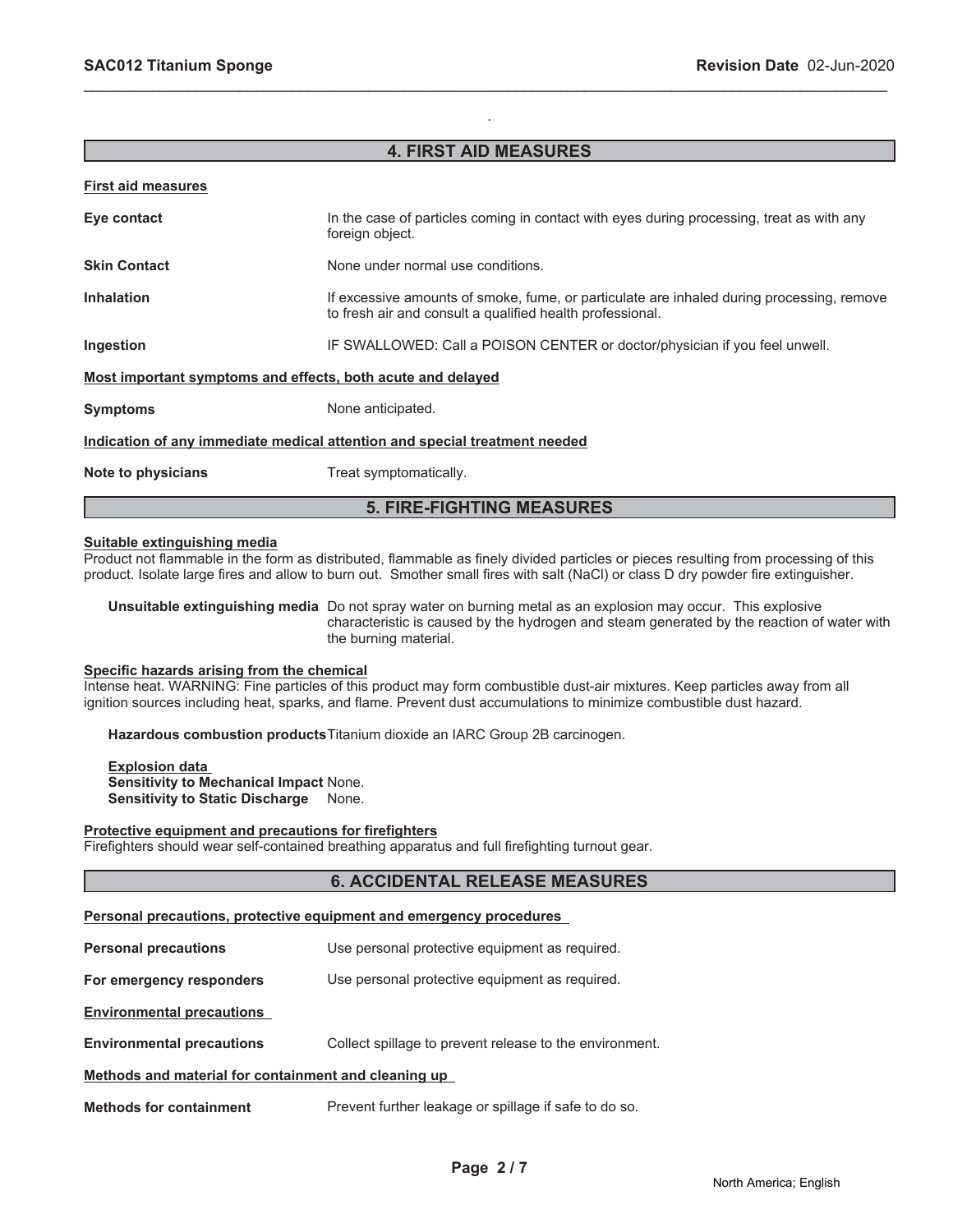**Methods for cleaning up** Sweep or shovel material into dry containers. Avoid creating uncontrolled dust.

# **7. HANDLING AND STORAGE**

\_\_\_\_\_\_\_\_\_\_\_\_\_\_\_\_\_\_\_\_\_\_\_\_\_\_\_\_\_\_\_\_\_\_\_\_\_\_\_\_\_\_\_\_\_\_\_\_\_\_\_\_\_\_\_\_\_\_\_\_\_\_\_\_\_\_\_\_\_\_\_\_\_\_\_\_\_\_\_\_\_\_\_\_\_\_\_\_\_\_\_\_\_

| <b>Precautions for safe handling</b>                         |                                                                                                                                                                                                                                        |
|--------------------------------------------------------------|----------------------------------------------------------------------------------------------------------------------------------------------------------------------------------------------------------------------------------------|
| Advice on safe handling                                      | WARNING: Fine particles of this product may form combustible dust-air mixtures. Keep<br>particles away from all ignition sources including heat, sparks, and flame. Prevent dust<br>accumulations to minimize combustible dust hazard. |
| Conditions for safe storage, including any incompatibilities |                                                                                                                                                                                                                                        |
| <b>Storage Conditions</b>                                    | Keep away from heat, sparks, flame and other sources of ignition (i.e., pilot lights, electric<br>motors and static electricity).                                                                                                      |
| Incompatible materials                                       | Dissolves in hydrofluoric acid. Ignites in the presence of fluorine. When heated above<br>200°C, reacts exothermically with the following. Chlorine, bromine, halocarbons, carbon<br>tetrachloride, carbon tetrafluoride, and freon.   |

# **8. EXPOSURE CONTROLS/PERSONAL PROTECTION**

#### **Control parameters**

#### **Exposure Guidelines**

| <b>Chemical Name</b> | <b>ACGIH TLV</b> | <b>OSHA PEL</b>          |
|----------------------|------------------|--------------------------|
| Titanium             |                  | $\overline{\phantom{a}}$ |
| 7440-32-6            |                  |                          |
| Magnesium Chloride   |                  | $\overline{\phantom{a}}$ |
| 7786-30-3            |                  |                          |

#### **Appropriate engineering controls**

**Engineering Controls Avoid generation of uncontrolled particles.** 

#### **Individual protection measures, such as personal protective equipment**

| <b>Eye/face protection</b>            | When airborne particles may be present, appropriate eye protection is recommended. For<br>example, tight-fitting goggles, foam-lined safety glasses or other protective equipment that<br>shield the eyes from particles.                                                                                                                                                       |
|---------------------------------------|---------------------------------------------------------------------------------------------------------------------------------------------------------------------------------------------------------------------------------------------------------------------------------------------------------------------------------------------------------------------------------|
| Skin and body protection              | Fire/flame resistant/retardant clothing may be appropriate during hot work with the product.<br>Cut-resistant gloves and/or protective clothing may be appropriate when sharp surfaces are<br>present.                                                                                                                                                                          |
| <b>Respiratory protection</b>         | When particulates/fumes/gases are generated and if exposure limits are exceeded or<br>irritation is experienced, proper approved respiratory protection should be worn.<br>Positive-pressure supplied air respirators may be required for high airborne contaminant<br>concentrations. Respiratory protection must be provided in accordance with current local<br>regulations. |
| <b>General Hygiene Considerations</b> | Handle in accordance with good industrial hygiene and safety practice.                                                                                                                                                                                                                                                                                                          |

# **9. PHYSICAL AND CHEMICAL PROPERTIES**

### **Information on basic physical and chemical properties**

| <b>Physical state</b> | Solid                |                       |           |
|-----------------------|----------------------|-----------------------|-----------|
| Appearance            | Sponge               | Odor                  | Odorless  |
| Color                 | Metallic gray silver | <b>Odor threshold</b> | Not appli |

**Color threshold** Mot applicable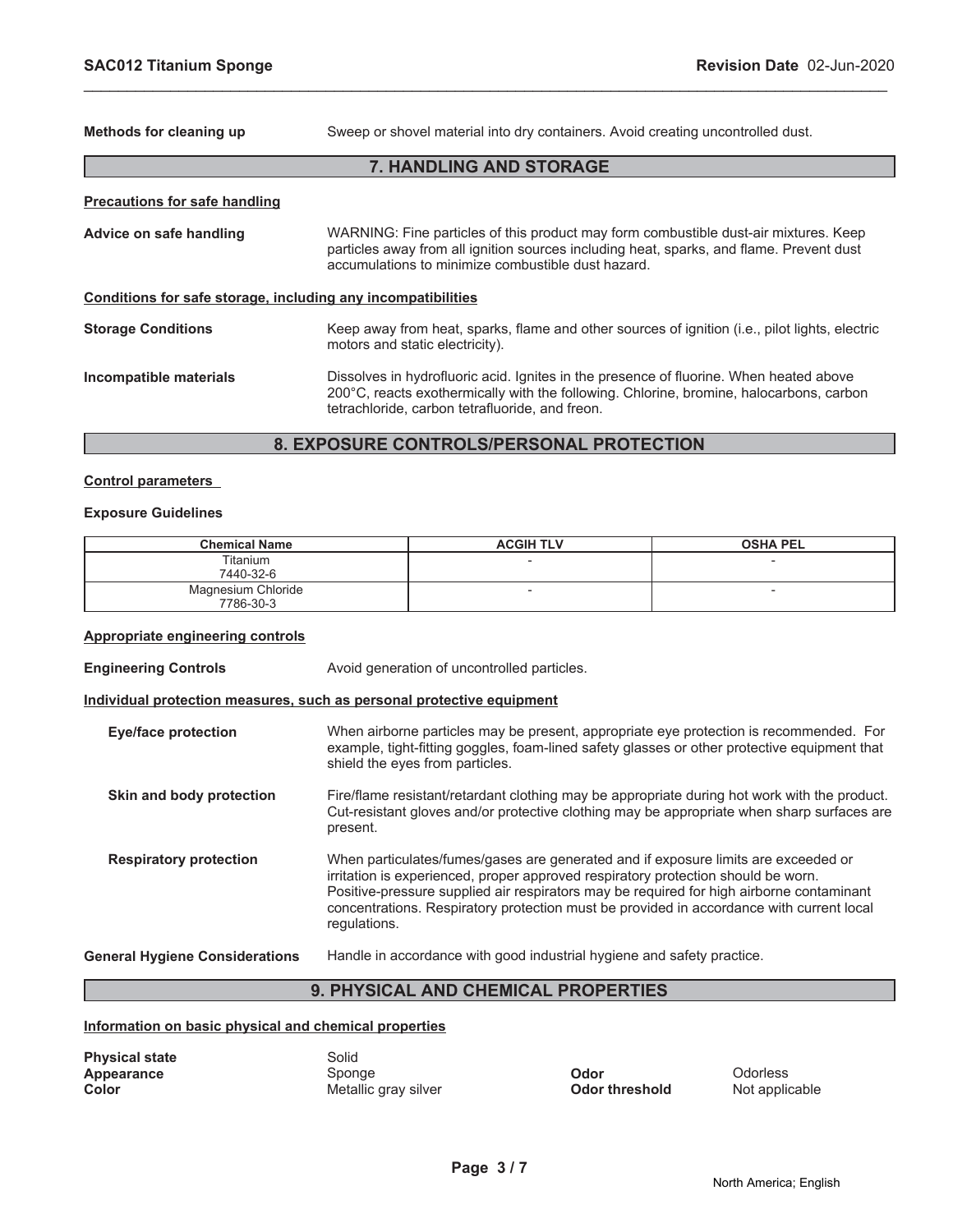| <b>Property</b><br>рH<br>Melting point / freezing point<br>Boiling point / boiling range<br><b>Flash point</b> | <b>Values</b><br>1850 °C / 3360 °F<br>4377 °C | <b>Remarks • Method</b><br>Not applicable                                                                                                                           |
|----------------------------------------------------------------------------------------------------------------|-----------------------------------------------|---------------------------------------------------------------------------------------------------------------------------------------------------------------------|
| <b>Evaporation rate</b><br>Flammability (solid, gas)                                                           |                                               | Not applicable<br>Product not flammable in the form as distributed.<br>flammable as finely divided particles or pieces<br>resulting from processing of this product |
| <b>Flammability Limit in Air</b>                                                                               |                                               |                                                                                                                                                                     |
| <b>Upper flammability limit:</b>                                                                               |                                               |                                                                                                                                                                     |
| <b>Lower flammability limit:</b>                                                                               |                                               |                                                                                                                                                                     |
| Vapor pressure                                                                                                 |                                               | Not applicable                                                                                                                                                      |
| <b>Vapor density</b>                                                                                           |                                               | Not applicable                                                                                                                                                      |
| <b>Specific Gravity</b>                                                                                        | 6.49                                          |                                                                                                                                                                     |
| <b>Water solubility</b>                                                                                        | Insoluble                                     |                                                                                                                                                                     |
| Solubility in other solvents<br><b>Partition coefficient</b>                                                   |                                               |                                                                                                                                                                     |
| <b>Autoignition temperature</b>                                                                                |                                               | Not applicable<br>Not applicable                                                                                                                                    |
| <b>Decomposition temperature</b>                                                                               |                                               | Not applicable                                                                                                                                                      |
| <b>Kinematic viscosity</b>                                                                                     |                                               | Not applicable                                                                                                                                                      |
| <b>Dynamic viscosity</b>                                                                                       |                                               | Not applicable                                                                                                                                                      |
| <b>Explosive properties</b>                                                                                    | Not applicable                                |                                                                                                                                                                     |
| <b>Oxidizing properties</b>                                                                                    | Not applicable                                |                                                                                                                                                                     |
| <b>Other Information</b>                                                                                       |                                               |                                                                                                                                                                     |
| <b>Softening point</b><br>Molecular weight<br><b>VOC Content (%)</b><br><b>Density</b><br><b>Bulk density</b>  | Not applicable                                |                                                                                                                                                                     |

\_\_\_\_\_\_\_\_\_\_\_\_\_\_\_\_\_\_\_\_\_\_\_\_\_\_\_\_\_\_\_\_\_\_\_\_\_\_\_\_\_\_\_\_\_\_\_\_\_\_\_\_\_\_\_\_\_\_\_\_\_\_\_\_\_\_\_\_\_\_\_\_\_\_\_\_\_\_\_\_\_\_\_\_\_\_\_\_\_\_\_\_\_

# **10. STABILITY AND REACTIVITY**

# **Reactivity**

Not applicable

#### **Chemical stability**

Stable under normal conditions.

#### **Possibility of Hazardous Reactions**

None under normal processing.

**Hazardous polymerization** Hazardous polymerization does not occur.

#### **Conditions to avoid**

Dust formation and dust accumulation.

#### **Incompatible materials**

Dissolves in hydrofluoric acid. Ignites in the presence of fluorine. When heated above 200°C, reacts exothermically with the following. Chlorine, bromine, halocarbons, carbon tetrachloride, carbon tetrafluoride, and freon.

#### **Hazardous Decomposition Products**

When product is subjected to welding, burning, melting, sawing, brazing, grinding, buffing, polishing, or other similar heat-generating processes, the following potentially hazardous airborne particles and/or fumes may be generated:: Titanium dioxide an IARC Group 2B carcinogen.

# **11. TOXICOLOGICAL INFORMATION**

**Information on likely routes of exposure**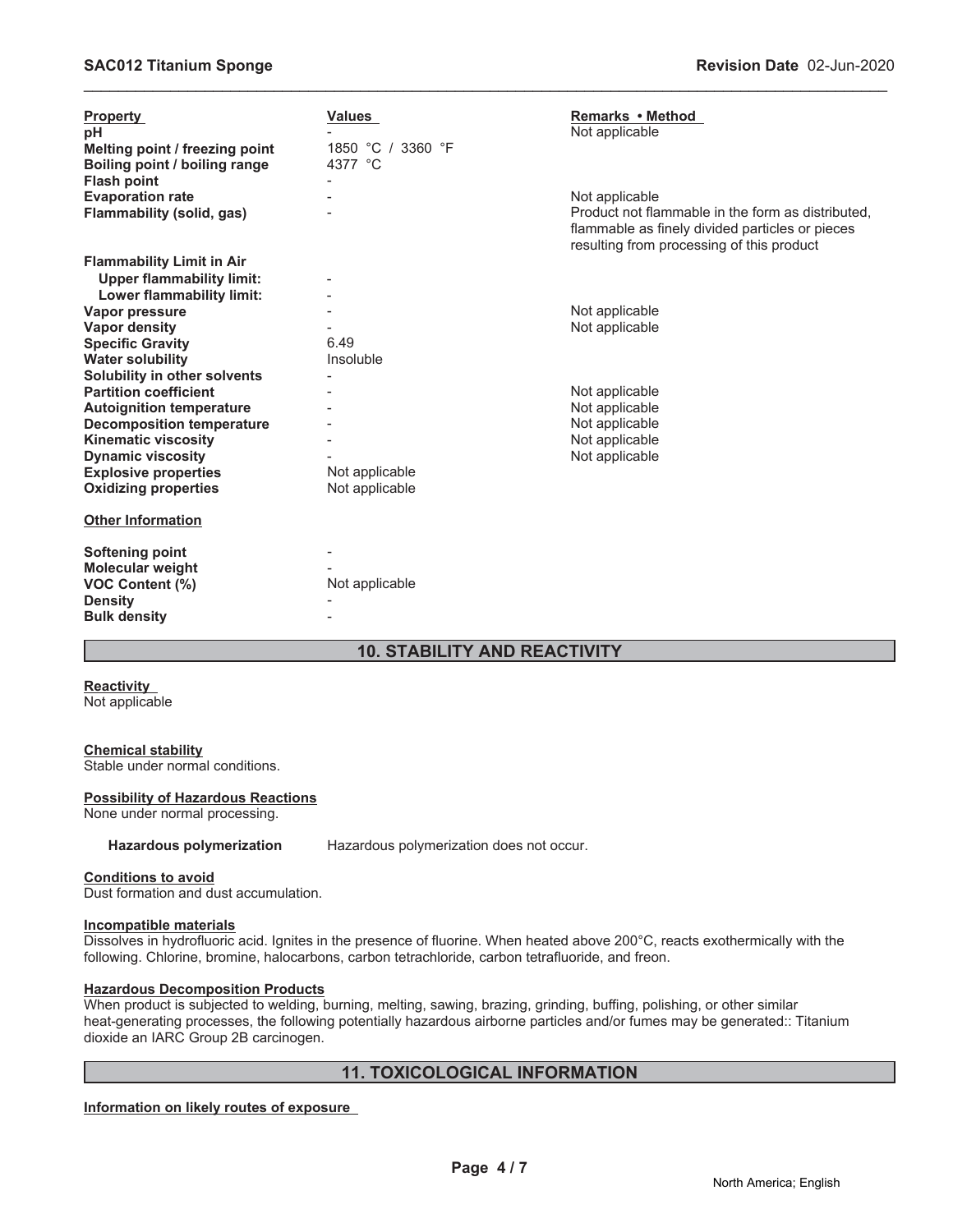#### **Product Information**

| <b>Inhalation</b>   | Product not classified. |
|---------------------|-------------------------|
| Eye contact         | Product not classified. |
| <b>Skin Contact</b> | Product not classified. |
| Ingestion           | Product not classified. |

| <b>Chemical Name</b> | Oral LD50         | Dermal LD50       | <b>Inhalation LC50</b> |
|----------------------|-------------------|-------------------|------------------------|
| <b>Titanium</b>      | $>$ 5000 mg/kg bw |                   |                        |
| 17440-32-6           |                   |                   |                        |
| Magnesium Chloride   | 5000 mg/kg bw     | $>$ 2000 mg/kg bw |                        |
| 17786-30-3           |                   |                   |                        |

\_\_\_\_\_\_\_\_\_\_\_\_\_\_\_\_\_\_\_\_\_\_\_\_\_\_\_\_\_\_\_\_\_\_\_\_\_\_\_\_\_\_\_\_\_\_\_\_\_\_\_\_\_\_\_\_\_\_\_\_\_\_\_\_\_\_\_\_\_\_\_\_\_\_\_\_\_\_\_\_\_\_\_\_\_\_\_\_\_\_\_\_\_

#### **Information on toxicological effects**

**Symptoms** None known.

# **Delayed and immediate effects as well as chronic effects from short and long-term exposure**

| <b>Skin corrosion/irritation</b>  | Product not classified. |
|-----------------------------------|-------------------------|
| Serious eye damage/eye irritation | Product not classified. |
| <b>Sensitization</b>              | Product not classified. |
| Germ cell mutagenicity            | Product not classified. |
| <b>Carcinogenicity</b>            | Product not classified. |
| <b>Reproductive toxicity</b>      | Product not classified. |
| <b>STOT - single exposure</b>     | Product not classified. |
| <b>STOT - repeated exposure</b>   | Product not classified. |
| <b>Aspiration hazard</b>          | Product not classified. |

# **12. ECOLOGICAL INFORMATION**

#### **Ecotoxicity**

This product as shipped is not classified for aquatic toxicity.

| <b>Chemical Name</b> | Algae/aquatic plants       | <b>Fish</b>                 | <b>Toxicity to</b>            | Crustacea                   |
|----------------------|----------------------------|-----------------------------|-------------------------------|-----------------------------|
|                      |                            |                             | microorganisms                |                             |
| Titanium             | The 72 h EC50 of titanium  | The 96 h LC50 of titanium   | The 3 h EC50 of titanium      | The 48 h EC50 of titanium   |
| 7440-32-6            | dioxide to                 | dioxide to Cyprinodon       | dioxide for activated sludge  | dioxide to Daphnia Magna    |
|                      | Pseudokirchnerella         | variegatus was greater than | were greater than 1000        | was greater than 1000 mg of |
|                      | subcapitata was 61 mg of   | 10,000 mg of TiO2/L.        | $mq/L$ .                      | TiO <sub>2</sub> /L.        |
|                      | <b>TiO2/L.</b>             | The 96 h LC50 of titanium   |                               |                             |
|                      |                            | dioxide to Pimephales       |                               |                             |
|                      |                            | promelas was greater than   |                               |                             |
|                      |                            | 1,000 mg of TiO2/L.         |                               |                             |
| Magnesium Chloride   | The 72 h EC50 of           | The 96 h LC50 of            | The 3 h EC50 of magnesium     | The 48 h LC50 of            |
| 7786-30-3            | magnesium chloride to      | magnesium chloride to       | chloride for activated sludge | magnesium chloride          |
|                      | Desmodesmus subspicatus    | Pimephales promelas was     | was greater than 900 mg of    | hexahydrate to Daphnia      |
|                      | was greater than 100 mg of | 2119.3 mg of MgCl2/L.       | MgCl2/L.                      | magna was 548.4 mg of       |
|                      | MaCI2/L.                   |                             |                               | MaCI2/L.                    |

### **Other adverse effects**

# **13. DISPOSAL CONSIDERATIONS**

#### **Waste treatment methods**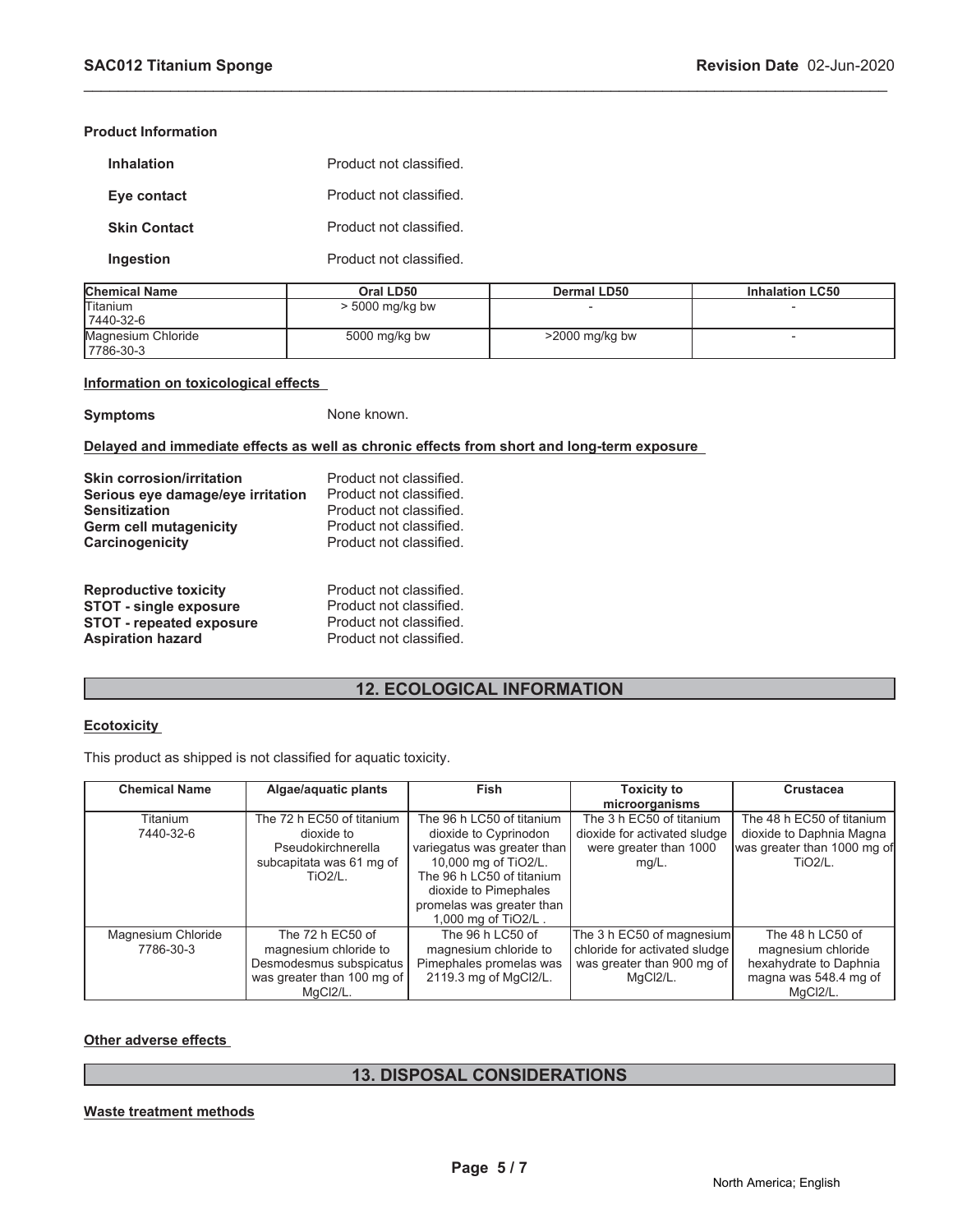| Disposal of wastes     | Disposal should be in accordance with applicable regional, national and local laws and<br>regulations. |
|------------------------|--------------------------------------------------------------------------------------------------------|
| Contaminated packaging | Disposal should be in accordance with applicable regional, national and local laws and<br>regulations. |

\_\_\_\_\_\_\_\_\_\_\_\_\_\_\_\_\_\_\_\_\_\_\_\_\_\_\_\_\_\_\_\_\_\_\_\_\_\_\_\_\_\_\_\_\_\_\_\_\_\_\_\_\_\_\_\_\_\_\_\_\_\_\_\_\_\_\_\_\_\_\_\_\_\_\_\_\_\_\_\_\_\_\_\_\_\_\_\_\_\_\_\_\_

### **14. TRANSPORT INFORMATION**

#### **DOT** Not regulated

# **15. REGULATORY INFORMATION**

| Complies |
|----------|
| Complies |
| Complies |
| Complies |
| Complies |
| Complies |
| Complies |
| Complies |
|          |

 **Legend:** 

 **TSCA** - United States Toxic Substances Control Act Section 8(b) Inventory

 **DSL/NDSL** - Canadian Domestic Substances List/Non-Domestic Substances List

 **EINECS/ELINCS** - European Inventory of Existing Chemical Substances/European List of Notified Chemical Substances

 **ENCS** - Japan Existing and New Chemical Substances

 **IECSC** - China Inventory of Existing Chemical Substances

 **KECL** - Korean Existing and Evaluated Chemical Substances

 **PICCS** - Philippines Inventory of Chemicals and Chemical Substances

 **AICS** - Australian Inventory of Chemical Substances

#### **US Federal Regulations**

#### **SARA 313**

Section 313 of Title III of the Superfund Amendments and Reauthorization Act of 1986 (SARA). This product does not contain any chemicals which are subject to the reporting requirements of the Act and Title 40 of the Code of Federal Regulations, Part 372

### **SARA 311/312 Hazard Categories**

| Acute health hazard               | N٥ |
|-----------------------------------|----|
| Chronic Health Hazard             | Nο |
| Fire hazard                       | N٥ |
| Sudden release of pressure hazard | N٥ |
| <b>Reactive Hazard</b>            | N٥ |

#### **CWA (Clean Water Act)**

This product does not contain any substances regulated as pollutants pursuant to the Clean Water Act (40 CFR 122.21 and 40 CFR 122.42)

#### **CERCLA**

This material, as supplied, does not contain any substances regulated as hazardous substances under the Comprehensive Environmental Response Compensation and Liability Act (CERCLA) (40 CFR 302) or the Superfund Amendments and Reauthorization Act (SARA) (40 CFR 355). There may be specific reporting requirements at the local, regional, or state level pertaining to releases of this material